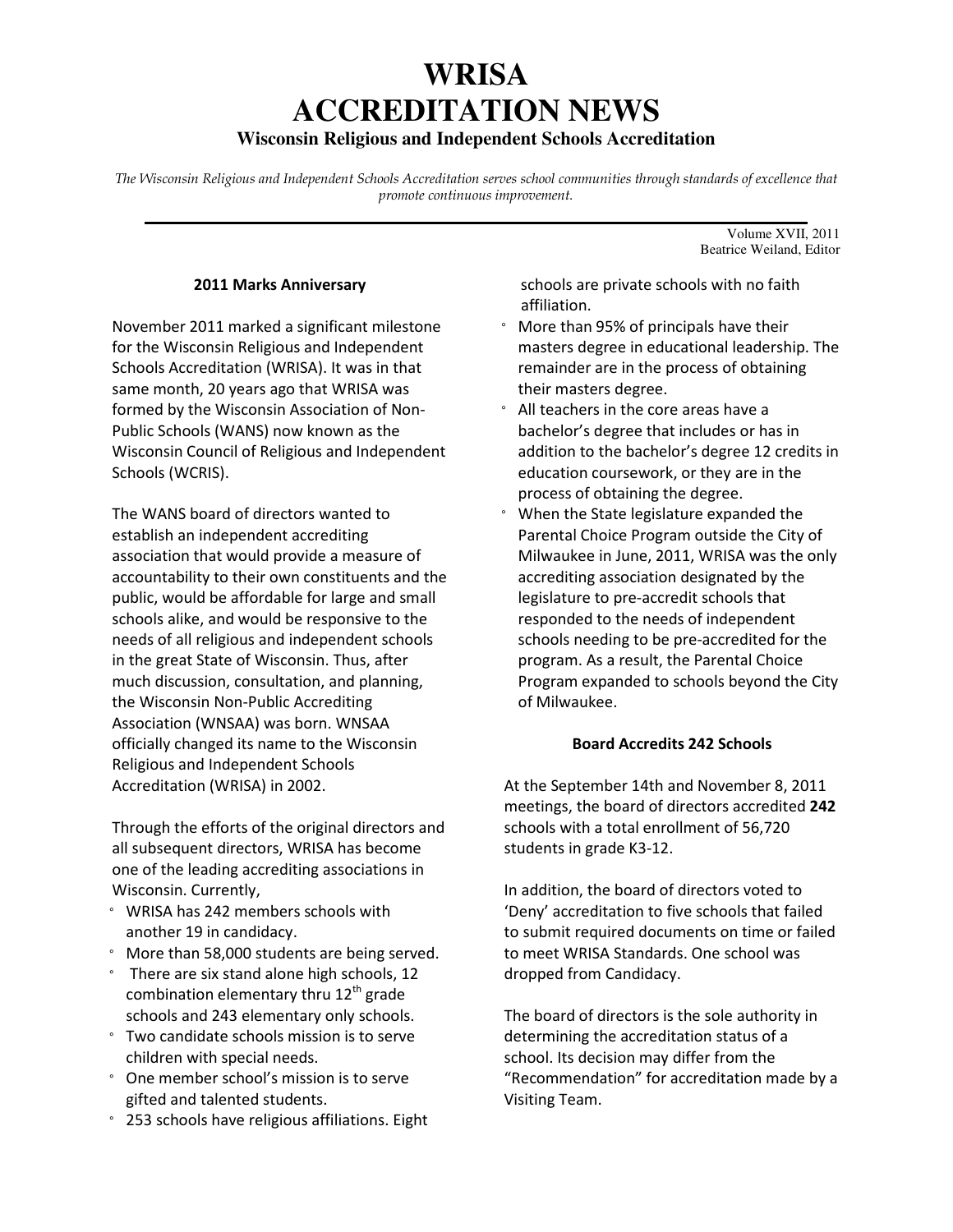To view the complete list of schools, visit the WRISA website: www.wrisa.net after December 31, 2011 and click on the "WRISA Schools" link.

# Schools Accepted into Candidacy

The following schools applied for Candidacy, met the WRISA pre-accreditation criteria, and were accepted as Candidates:

| <b>Carter School of Excellence</b>         | Milwaukee  |
|--------------------------------------------|------------|
| Christ Memorial Lutheran School            | Milwaukee  |
| Holy Redeemer Christian School             | Milwaukee  |
| Lutheran Special School                    | Milwaukee  |
| Mt. Pleasant Renaissance School            | Racine     |
| <b>NOVA</b>                                | Milwaukee  |
| St. Alphonsus School                       | New        |
|                                            | Munster    |
| St. Marcus Lutheran School                 | Milwaukee  |
| St. Mary School                            | Hilbert    |
| St. Mary of the Assumption School Richland |            |
|                                            | Center     |
| Sherman Park Lutheran School               | Milwaukee  |
| Starr Academy                              | New London |
| <b>Trinity Lutheran School</b>             | Racine     |
|                                            |            |

# Schools Accredited for the First Time

After successfully completing an intensive Self Study and hosting a Visiting Team, the following Candidate schools were recommended for and were granted initial accreditation by the board of directors. Congratulations go to:

| First Immanuel Lutheran School | Cedarburg |
|--------------------------------|-----------|
| Mount Olive Lutheran School    | Milwaukee |
| Our Redeemer Lutheran School   | Wauwatosa |
| St. Thomas Aquinas Academy     | Marinette |
| Trinity Lutheran School        | Mequon    |

# Schools Accredited for a Subsequent Cycle of Accreditation

Congratulations to the following schools that completed a seven year cycle of accreditation. After conducting a new Self Study, these schools hosted a Site Visit and submitted new Visiting Team documents and Long Range Plan to the board of directors.

All Saints School **Denmark** Holy Angels School West Bend

Holy Apostles School New Berlin Holy Rosary School\* Kenosha John Paul II Academy Racine Our Lady Queen of Peace School Madison Manitowoc Lutheran High School Manitowoc Risen Savior Lutheran School Milwaukee St. Adalbert School Rosholt St. Bernard School\* Wauwatosa St. Francis Xavier School Cross Plains St. Gabriel School **Hubertus** St. Gregory the Great School Milwaukee St. Jerome School Columbus St. Luke School Plain St. Margaret Mary School Milwaukee St. Mary's Visitation Parish School Elm Grove St. Mary School\* Kenosha St. Mary's School Luxemburg St. Mary School Platteville St. Patrick School **Hudson** St. Peter School\* Kenosha St. Rita School Racine St. Robert School Shorewood St. William School annual Janesville \*denotes schools that conducted a Self Study and hosted a Visiting Team prior to going through a unification with other area schools.

# New Members Join Board

The WRISA board of directors welcomes Patrick Lofton, representative for the Archdiocese of Milwaukee, and John Reetz, Representative for the Diocese of Green Bay

Patrick serves as the representative on the board of directors for the Archdiocese of Milwaukee Jurisdiction. John serves as the representative for the Diocese of Green Bay Jurisdiction.

The board of directors thanks Carol Ward for serving as representative for the Archdiocese Jurisdiction for three years. The Board also thanks Diane Walters who served as representative for the Diocese of Green Bay for four years.

# Fee Structure to Change

Starting with the 2012-13 school year, the fee structure for annual membership fees will change.